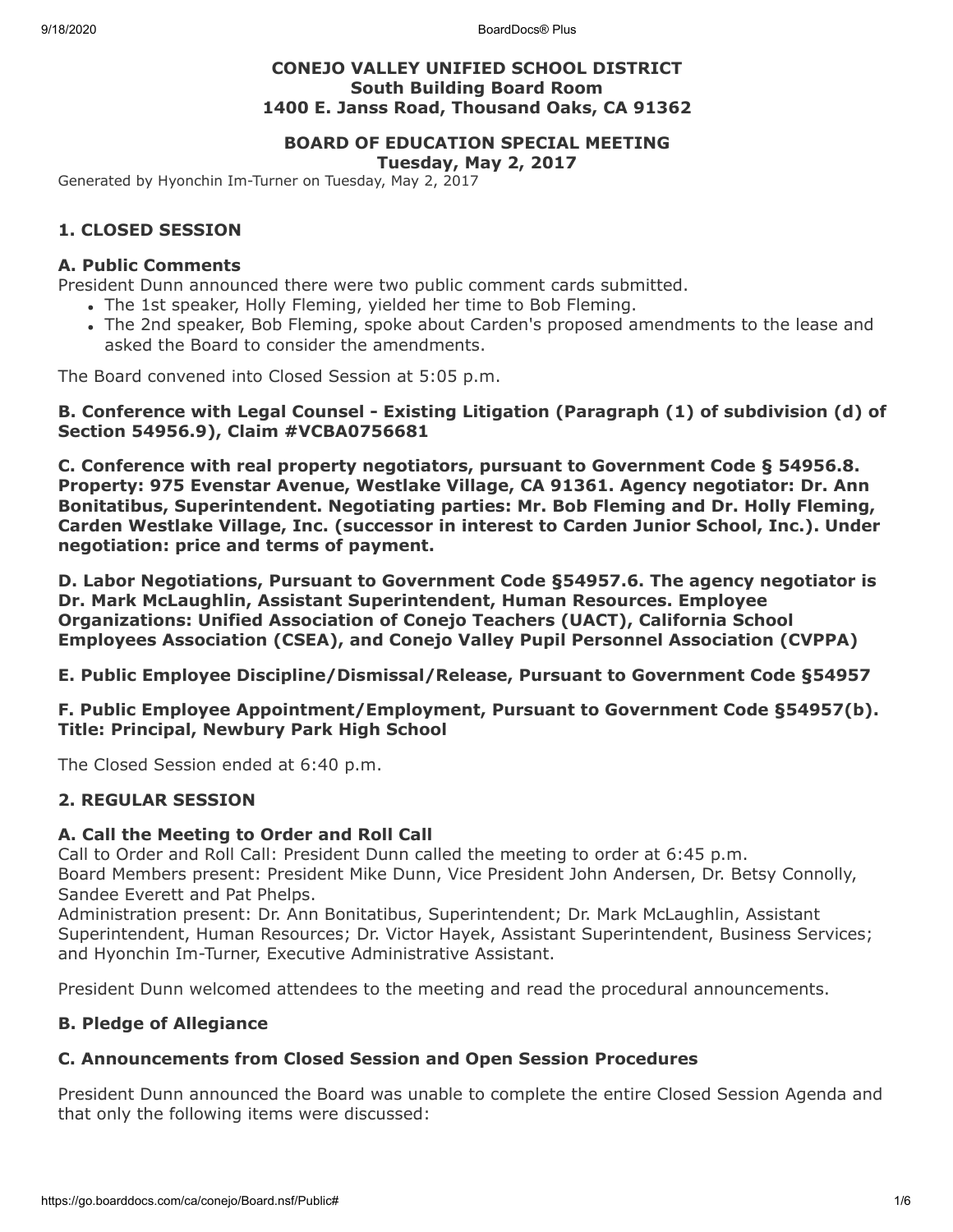B. Conference with Legal Counsel - Existing Litigation (Paragraph (1) of subdivision (d) of Section 54956.9), Claim #VCBA0756681

C. Conference with real property negotiators, pursuant to Government Code § 54956.8. Property: 975 Evenstar Avenue, Westlake Village, CA 91361. Agency negotiator: Dr. Ann Bonitatibus, Superintendent. Negotiating parties: Mr. Bob Fleming and Dr. Holly Fleming, Carden Westlake Village, Inc. (successor in interest to Carden Junior School, Inc.). Under negotiation: price and terms of payment.

F. Public Employee Appointment/Employment, Pursuant to Government Code §54957(b). Title: Principal, Newbury Park High School

President Dunn then announced that in regards to Agenda Item 1 B. Conference with Legal Counsel - Existing Litigation (Paragraph (1) of subdivision (d) of Section 54956.9), Claim #VCBA0756681, the Board voted unanimously (5-0) to authorize legal counsel for employees and Board members of the district who are subject to examination under oath related to Claim #VCBA0756681.

## **D. Approval of the Agenda**

Mrs. Phelps made the motion to approve the Agenda, seconded by Dr. Connolly. Motion carried 5-0.

## **E. Student Recognitions**

Lou Lichtl, Principal, Thousand Oaks High School, recognized the 2017 Ventura County Office of Education winners from Thousand Oaks High School: Vianey Ellison, Josh Williams, Samantha Johnson, Jack Adams, Emily Htway, Elise Okayama, Sarah Cohen, Hannah Schalyo, Lauren Hinkley, Sarah Kazmie, Bronte Brazier and Nathan Holloway.

Jason Klinger, Principal, Los Cerritos, thanked Rita Armstrong, Honors Science Teacher and then recognized the 2017 Ventura County Office of Education winners from Los Cerritos: Olivia Harrington, Ryan Tischhauser and Gregory Levesque.

President Dunn commented on the impressiveness of the projects. Dr. Connolly thanked everyone and congratulated both schools on their great programs and spoke about the awards being a tribute to the wonderful opportunities the students have at CVUSD.

President Dunn announced Open Session Procedures.

## **F. Reports from Student Representatives**

Century Academy: Cajun Holland Conejo Valley High School: Madison Robnett Newbury Park High School: Sam Klein Thousand Oaks High School: Emma Faciane Westlake High School: Hannah Dye (absent)

The student representatives spoke about the arrival of yearbooks, welcoming new students, finalizing college selections, student athletes in surfing, pole vaulting and tennis, an internship opportunity with Senator Dianne Feinstein, April graduates, outdoor education, scholarship workshops, Rotary Youth Leadership Awards, Administrative Professionals Day, booth at the upcoming Conejo Valley Days, AP testing, proms, after-prom events, senior recognition nights, senior picnic, senior Finale Rallies, choir concerts and festivals, WASC accreditation process at TOHS, varsity dance team, Heritage Festival, drama program musical, CAASPP testing, a blood drive and Associated Student Body events.

## **G. Reports from Parent Support Organizations**

Conejo Council PTA (CCPTA), Paula Nathan, President, spoke about attending the recent state PTA event in San Jose to receive the Spotlight Award for CCPTA's cardiac screening. She recognized Avalon Nathan for winning an Award of Excellence for her Reflections entry in the Special Artists Film category. She announced that CCPTA successfully completed their second cardiac screening and thanked the Saving Hearts Foundation, Westlake High School, volunteers and all of the sponsors for helping with the event. Mrs. Nathan finished by asking everyone to send box tops to CCPTA at district office.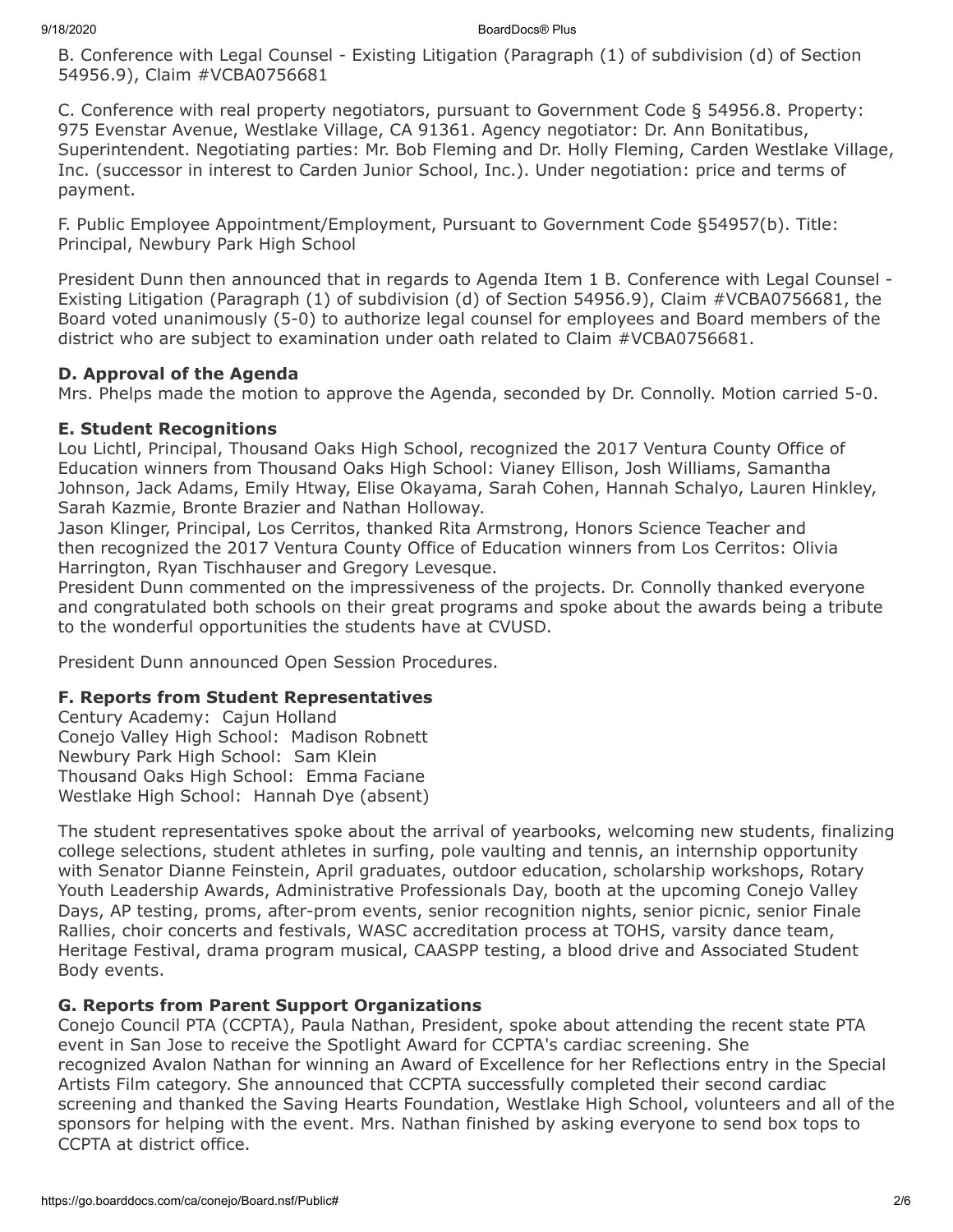#### 9/18/2020 BoardDocs® Plus

District Advisory Council (DAC), Susan Hanscom, Chair, spoke about enjoying listening to the student reporters, thanked teachers and recognized Teacher Appreciation Week. She then provided updates from the last DAC meeting, which had the focus of the agenda on issues children face, children in need and social/emotional challenges. Mrs. Hanscom went on to speak about Dr. Heather Chamberlin's presentation to DAC and expressed learning about anxiety disorders in teenagers. She then spoke about Rebecca Stelmar presenting on the BreakThrough program and an experience that was shared from a parent of a self-referred student in the program. She then provided Homework Committee updates and finished by thanking the Board for live streaming the recent Special Session Board meeting.

Conejo Schools Foundation (CSF), Cindy Goldberg, Executive Director, began by thanking teachers and spoke about Teacher Appreciation Week. She then spoke about the All District Strings Festival and noted the clusters of students participating that week. She then noted that May would be the last month for the school year that BreakThrough is providing a parent workshop, which will be on Technology, which includes social media to help parents and students stay connected. She announced that information on all events, parent workshops and the All District music festivals are on the CSF website. Mrs. Goldberg reminded all to register online for the Get Ahead program and of the upcoming TEdx Youth at Conejo event at Westlake High School and the theme being Finding Your Groove. She concluded with sharing a recent partnership experience resulting in donations of bicycles, helmets and locks for CSF's Cycles for Success.

## **H. Comments - Public**

President Dunn announced there were no public comment cards submitted.

## **I. Comments - Superintendent**

Dr. Bonitatibus spoke about National Teacher Appreciation Week and described a few of the many things teachers do, and then, on behalf of CVUSD leadership, thanked CVUSD's teachers. She then spoke about National School Nurse/Health Care Technicians Day, which is May 10. Dr. Bonitatibus then congratulated Megan Triplett, Principal, Westlake Elementary, for receiving the Greater Conejo Valley Chamber of Commerce's Outstanding Professionals award at their annual 40 Under 40 event. She concluded by speaking about attending the Conejo Valley Student Commission of the Conejo Chinese Cultural Association meeting recently where she interacted with high school and middle school students and their parents.

## **J. Comments - Board of Education**

Dr. Connolly spoke about attending the last Wellness Committee meeting of the year and thanked committee members for their participation, Virginia Beck, Director, Child Nutrition and Juan Santos, Director, Student Services, for spending time with parents in the community.

## **3. ACTION ITEMS – GENERAL – HUMAN RESOURCES**

No Items.

## **4. ACTION ITEMS – GENERAL – INSTRUCTIONAL SERVICES**

No Items.

## **5. ACTION ITEMS – GENERAL – BUSINESS SERVICES**

## **A. Approval of 2017-2020 Technology Master Plan**

Mrs. Phelps made the motion to approve, seconded by Vice President Andersen. President Dunn asked if there was any discussion, which there was none. Motion carried 5-0.

## **6. ACTION ITEMS – CONSENT**

## **A. Approval of Minutes**

## **B. Personnel Assignment Orders**

## **C. Contract For Nonpublic School Placement For a Student With a Disability #26-16/17**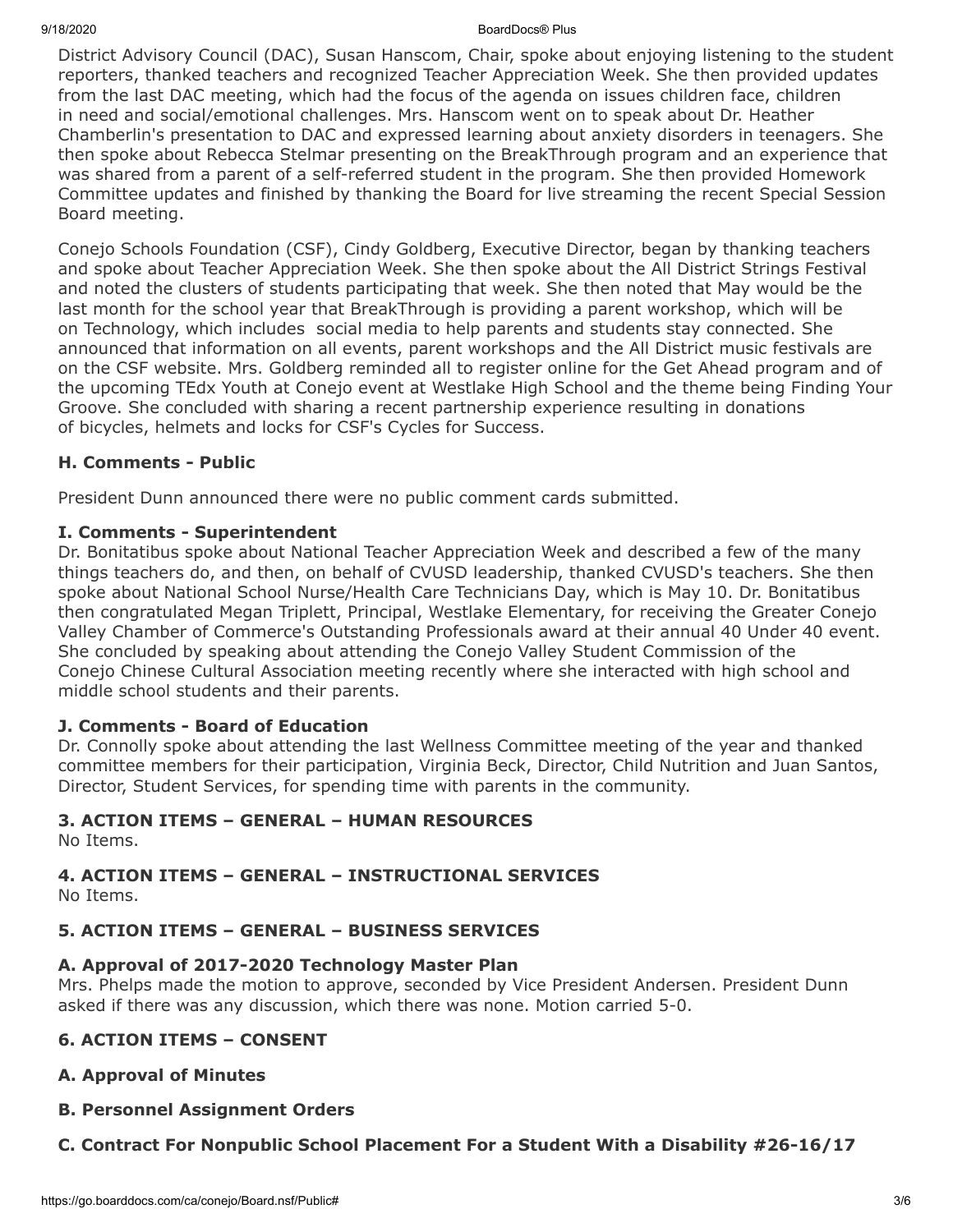**D. Contract For Nonpublic School Placement For a Student With a Disability #27-16/17**

**E. Approval of Notice of Completion – Tenant Improvements – Conejo Valley Unified School District – Ardalan Construction Company, Inc.**

**F. Approval of Notice of Completion – Kitchen Upgrades – Newbury Park and Thousand Oaks High Schools – David Atkin Construction, Inc.**

#### **G. Approval of Notice of Completion – Office Renovations – Conejo Valley Unified School District Offices – Thomas Schwab Corporation**

## **H. Approval of Purchase Order Report #921**

#### **I. Approval of Disposal of Surplus and Obsolete Equipment**

Mrs. Phelps made the motion to approve, seconded by Dr. Connolly. President Dunn asked if there was any discussion, which there was none. Motion carried 5-0.

President Dunn announced the Board's approval of Steve Lepire to be the new Principal at Thousand Oaks High School. Mr. Lepire approached the podium and thanked the current TOHS Principal, Josh Eby, and spoke about his tenure at the district including how he began and the positions he has held. He concluded by expressing his excitement and gratitude for the new opportunity and thanked the Board and Superintendent.

## **7. INFORMATION/DISCUSSION ITEMS – GENERAL – HUMAN RESOURCES**

#### **A. Approval of Amendment of Administrative Regulation 4112 - Appointment and Conditions of Employment**

President Dunn asked if there was any discussion. Board members inquired about the amendments, fingerprinting and circumstances for felonies to which Dr. McLaughlin responded. Dr. Connolly asked for reassurance that the transportation company that is contracted to the district does require drug testing and suggested that Dr. Hayek confirm this information.

## **B. Approval of Amendment of Administrative Regulation 4112.6, 4212.6, 4312.6 - Personnel Files**

President Dunn asked if there was any discussion, which there was none. Dr. McLaughlin noted that there will be a few updated administrative regulations in the following meetings.

## **8. INFORMATION/DISCUSSION ITEMS – GENERAL – INSTRUCTIONAL SERVICES**

## **A. Approval of Replacement of Board Policy 6111 - School Calendar**

President Dunn asked if there was any discussion. Mrs. Phelps asked for explanation on the number of days to which Dr. McLaughlin responded.

## **B. Approval of Replacement of Board Policy and Administrative Regulation 6142.2 - World/Foreign Language Instruction**

President Dunn asked if there was any discussion, which there was none.

## **C. Approval of Replacement of Board Policy 6176 - Weekend/Saturday Classes**

President Dunn asked if there was any discussion. Board members and staff had discussion on the flexibility the Board has to adjust policy, the purpose of the policy being the state's recognition that students will be able to earn credit back, the excused absences for religious reasons and that the weekend classes are optional and not required. Upon further discussion and clarification on making both weekend days available, the Board decided not to make any further suggestions.

#### **D. Approval of Schedule Change - Banked Time - Westlake Hills Elementary**

President Dunn asked if there was any discussion. Mrs. Phelps asked how may schools have banked time to which Dr. McLaughlin responded that Westlake Hills would be the district's tenth school on banked time and explained for this school it would be a smooth transition because there are no school buses servicing the site.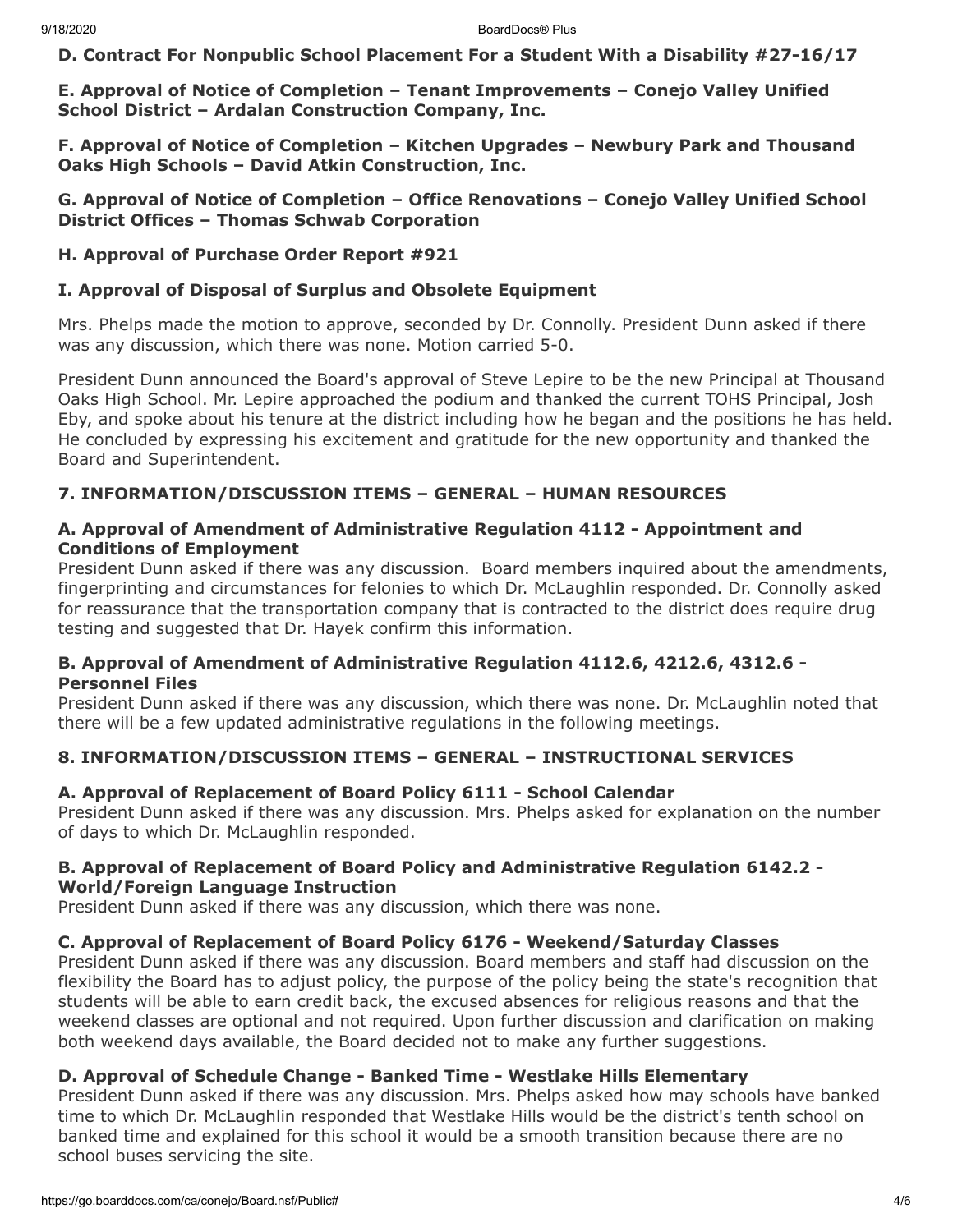## **9. INFORMATION/DISCUSSION ITEMS – GENERAL – BUSINESS SERVICES**

## **A. Approval of Amendment of Board Policy and Administrative Regulation 3260 - Fees and Charges**

President Dunn asked if there was any discussion, which there was none.

## **B. Approval of Amendment of Board Policy 5030 - Student Wellness**

President Dunn asked if there was any discussion. Mrs. Everett thanked the committee for the comprehensive policy. Mrs. Phelps commented about the detailed descriptions of ingredients and how it has affected her food choices. Vice President Andersen spoke about the FDA rolling back federal mandates. Dr. Connolly explained that the committee and Child Nutrition update the policy in accordance with current law.

## **C. Approval of Agreement between Best Best & Krieger Limited Liability Partnership and the Conejo Valley Unified School District to Provide Legal Services**

President Dunn asked if there was any discussion, which there was none.

• The lead counsel for Best Best & Krieger (BB&K), Ruben Duran, introduced himself and stated that he looks forward to talking to the district further.

Vice President Andersen spoke about reading about an exclusive arrangement between the district and this law firm to which Dr. Hayek responded. Dr. Bonitatibus explained that if BB&K does not provide a specific service, staff and the Board can go elsewhere to firms that do specialize in a service needed. Board members made comments and then inquired about a retainer fee, if Mr. Duran would be the district's general counsel and his hours to which Dr. Bonitatibus responded. The Board went on to speak about the perception of hiring an attorney to which Dr. McLaughlin clarified that there would be no additional cost and explained the advantages of staff working with one counsel. Discussion went on about the consolidation of work within the district under one counsel, Mr. Duran's presence at board meetings and interaction with the Board, and the transition process that would take place if BB&K is hired.

## **D. Conejo Valley High School and District Office Relocation Projects**

President Dunn asked if there was any discussion. Mrs. Phelps thanked staff and contractors for the tour and commented on the speediness of the renovation work being done. Dr. Hayek provided an update on what has been completed, what is currently taking place and what to expect in the coming weeks and months.

## **10. ADJOURNMENT**

## **A. Adjournment**

President Dunn adjourned the Open Session at 8:45 p.m. and the Board convened back into Closed Session to address the following Closed Session items:

**D. Labor Negotiations, Pursuant to Government Code §54957.6. The agency negotiator is Dr. Mark McLaughlin, Assistant Superintendent, Human Resources. Employee Organizations: Unified Association of Conejo Teachers (UACT), California School Employees Association (CSEA), and Conejo Valley Pupil Personnel Association (CVPPA)**

## **E. Public Employee Discipline/Dismissal/Release, Pursuant to Government Code §54957**

Closed Session ended at 9:48 p.m.

**The next regularly scheduled Board meeting will be Tuesday, May 16, 2017, 5:00 p.m. Closed Session, and 6:00 p.m. Open Session** at the CVUSD South Building Board Room, 1400 E. Janss Road, Thousand Oaks.

Date: May 2, 2017 \_\_\_\_\_\_\_\_\_\_\_\_\_\_\_\_\_\_\_\_\_\_\_\_\_\_\_\_\_\_\_\_\_\_\_ Clerk